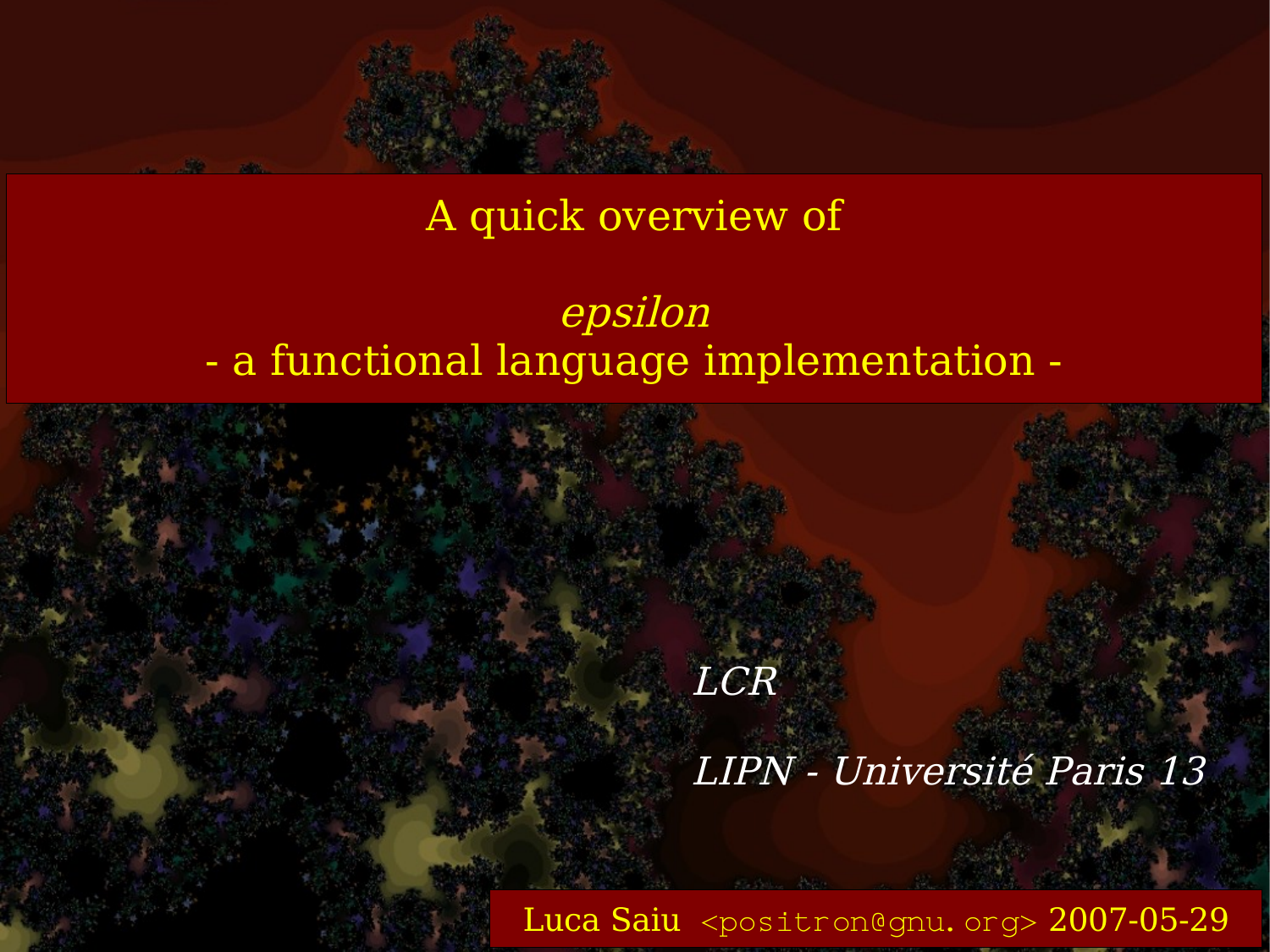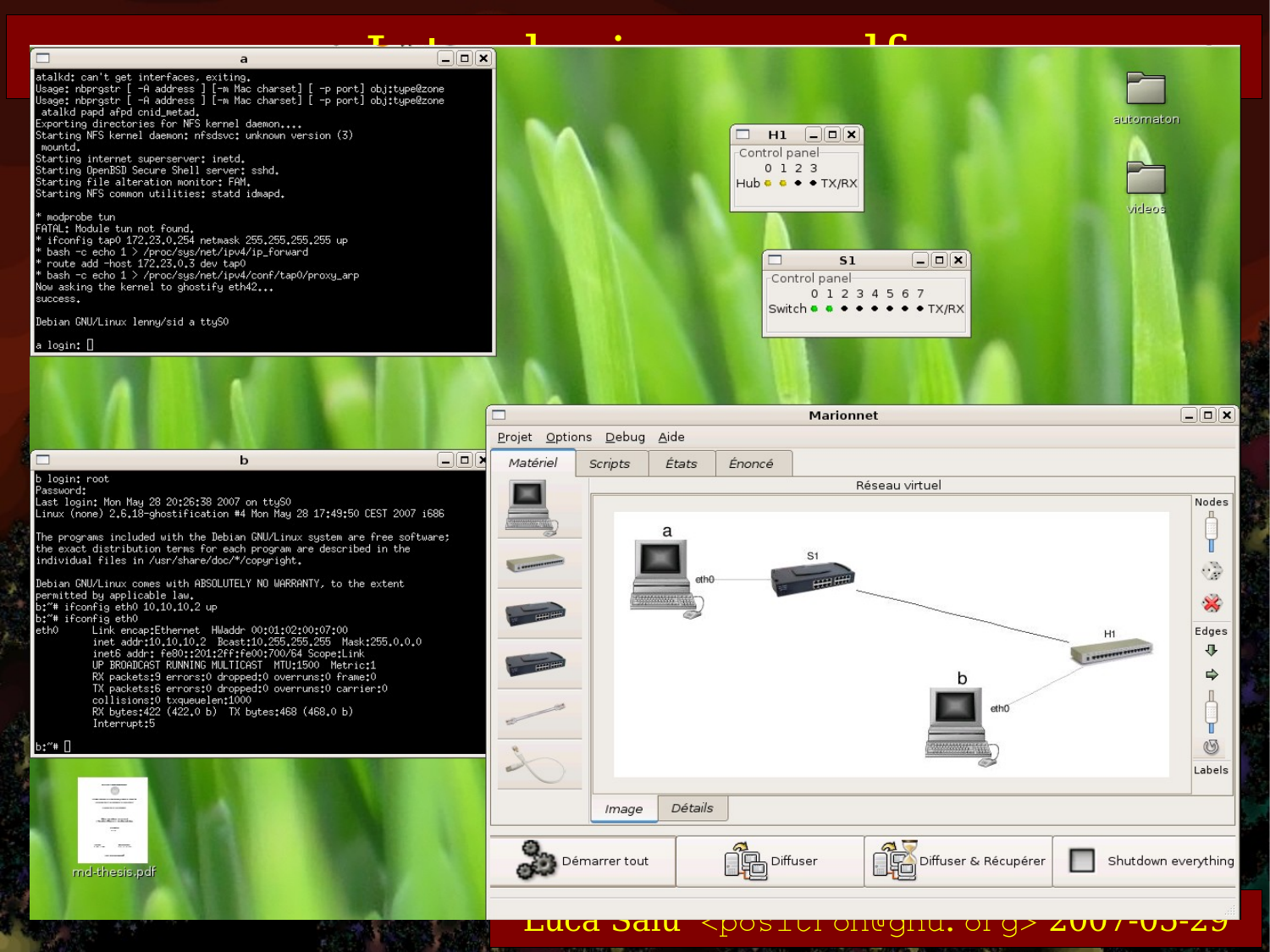# GNU epsilon

A functional programming language

Usable in practice...

 $\bullet$  ...and also clean and minimal

**Efficient implementation** 

Free software and part of the GNU Project

Quite a long history

• Started in 2001, implemented three times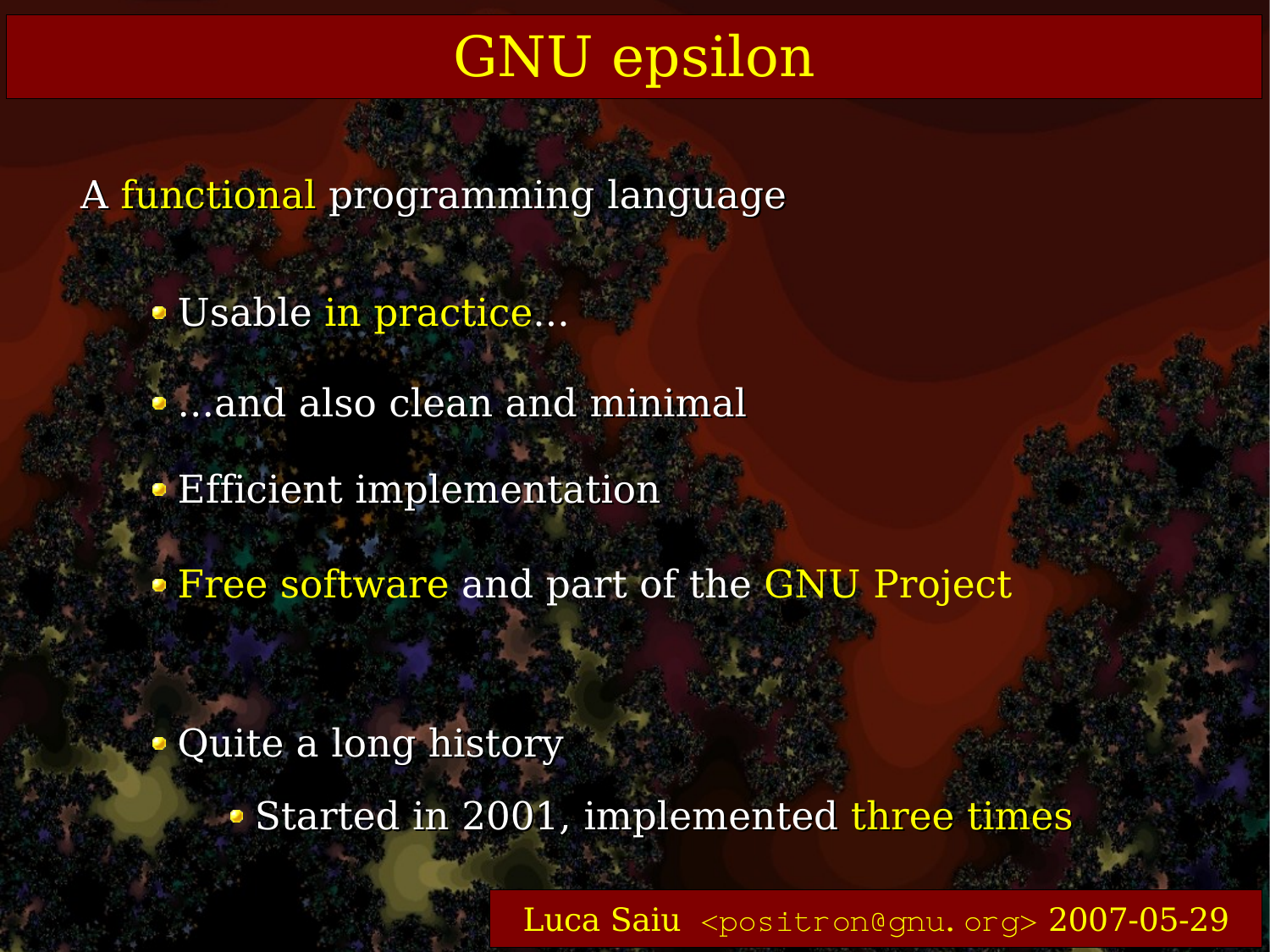## Why functional

An extremely interesting alternative paradigm:

Very high-level

• Safe, when statically-typed

Clean semantics: easy to reason about

Challenging: efficient compilation is nontrivial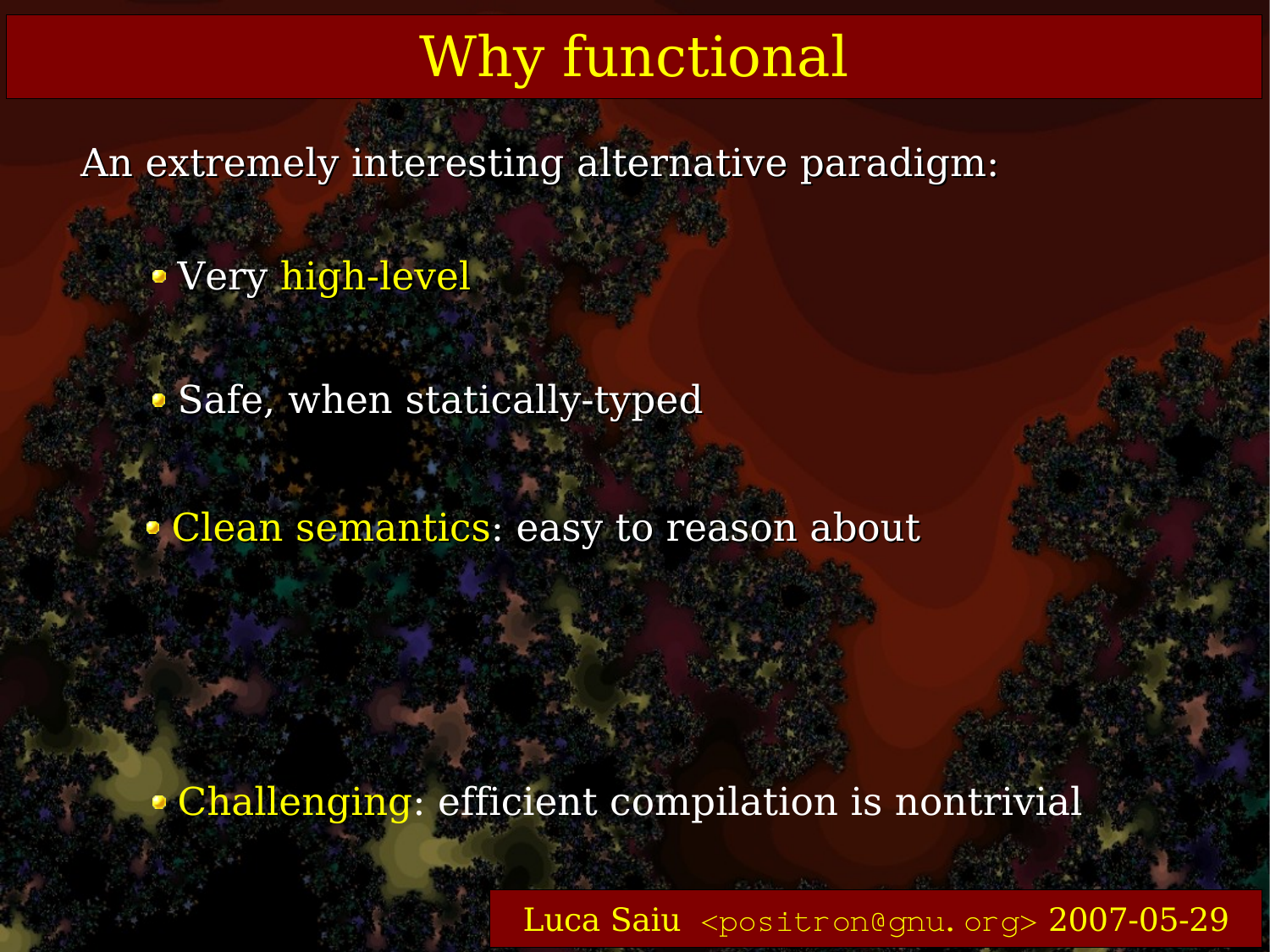## Why another language

Every powerful language has three mechanisms [...]:

primitive expressions, which represent the simplest entities the language is concerned with,

means of combination, by which compound elements are built from simpler ones, and

means of abstraction, by which compound elements can be named and manipulated as units.

— Abelson and Sussman, SICP

**All** the existing programming languages I know of leave to desire in their means of abstraction

(but Lisp macros are a step in the right direction)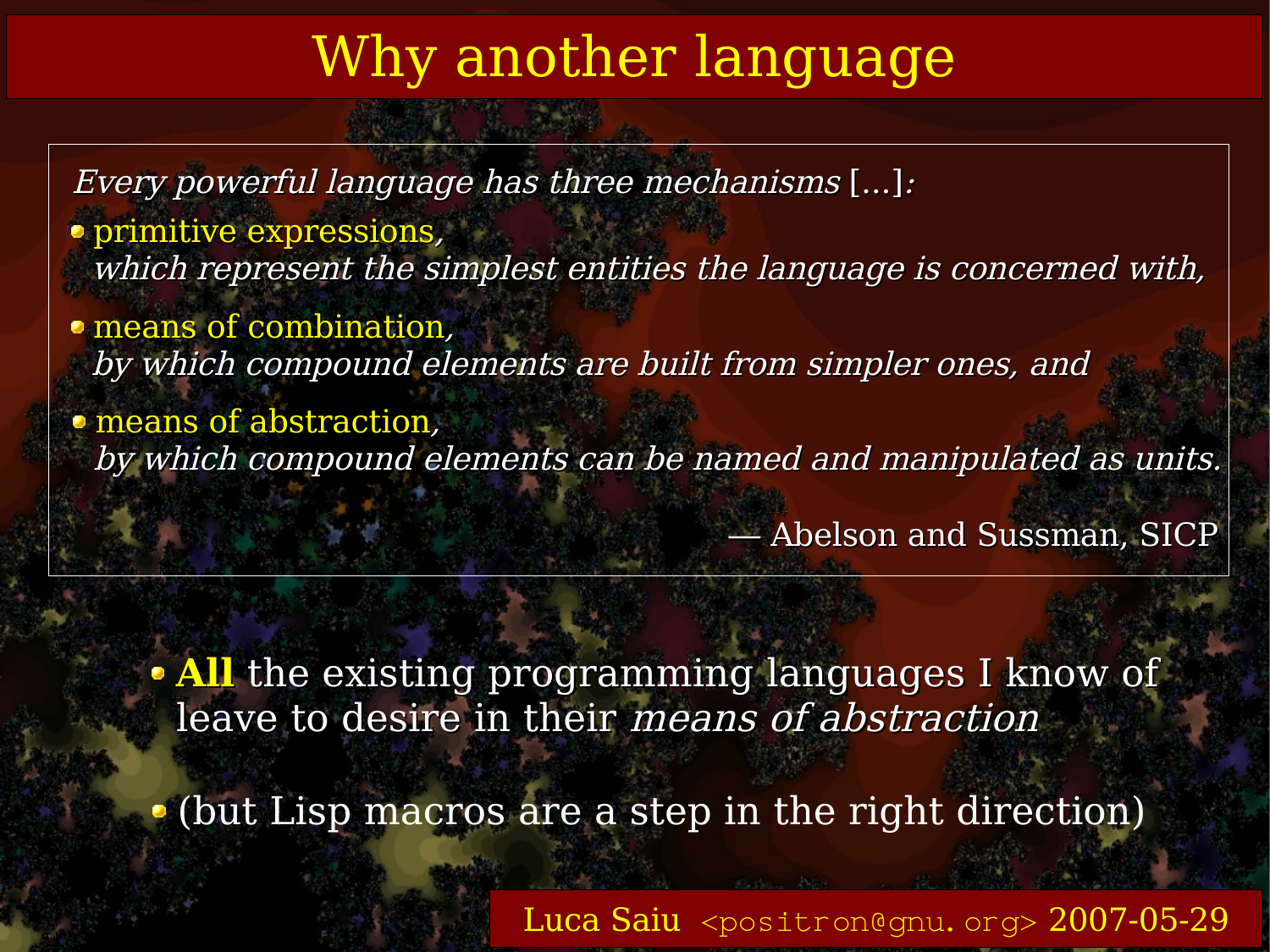### Better means of abstraction

User-definable:

• Macros

• Global transforms SPS, CPS

Semantic constraints and attributes

pattern-matching

type checking

type inference

...and language "primitives" **definable in C**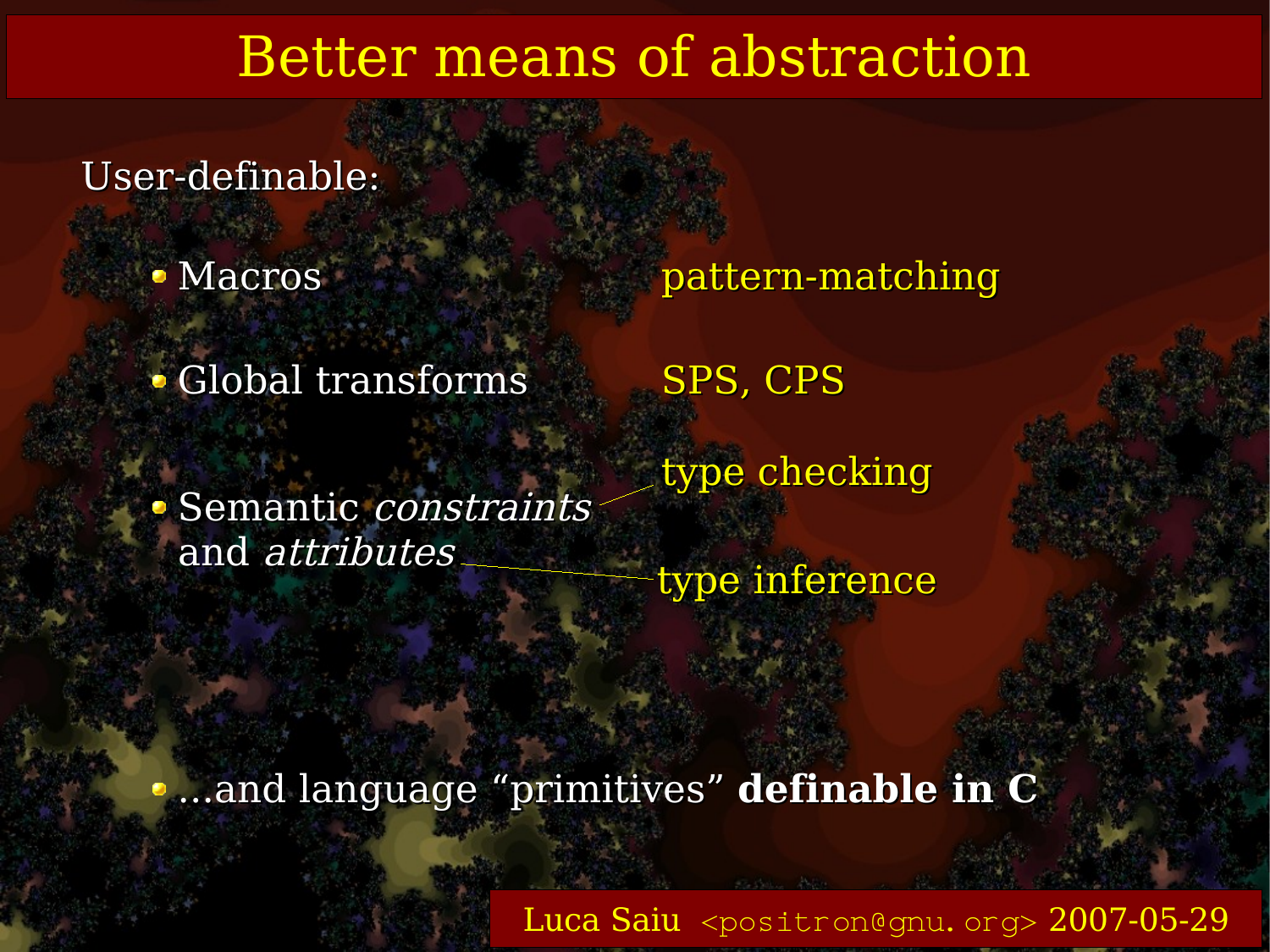

epsilon is free software and part of the GNU Project

(officially approved by Richard Stallman)

As of now:

Currently implemented in  $C \sim 60,000$  lines

Compilation into C code and bytecode interpretation

• Programming tools: epsilonlex, epsilonyacc

**"Usual" features:** omega-order, first-class functions, modules...

Usable (ICFPc)

Luca Saiu – 29-05-2007

Ö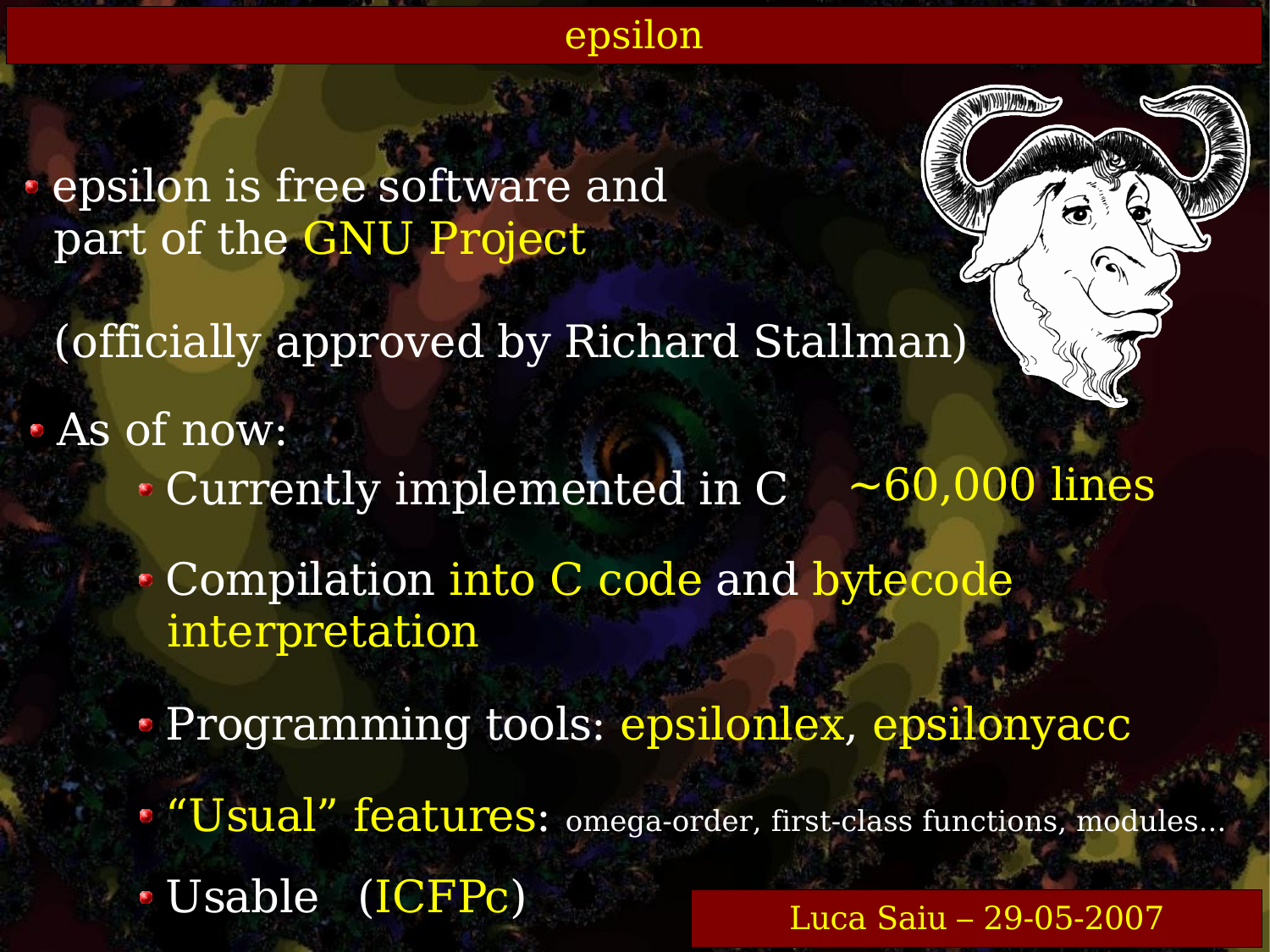epsilon: future directions

"Stratified" implementation

Compilation via source-to-source transforms...

...into a minimal *purely*-functional language...

epsilon

..then into *very low-level* abstract machine code

macro expansion, constraints, attributes

√code generation

middle language transforms (CPS, SPS), optimizations  $\sqrt{2}$ 

(Ocaml interpreter)√

core language

eAML

first-class continuations, side effects

purely functional

assembly-like with primitives in C

Scheme

Bootstrapped via OCaml

Luca Saiu – 29-05-2007